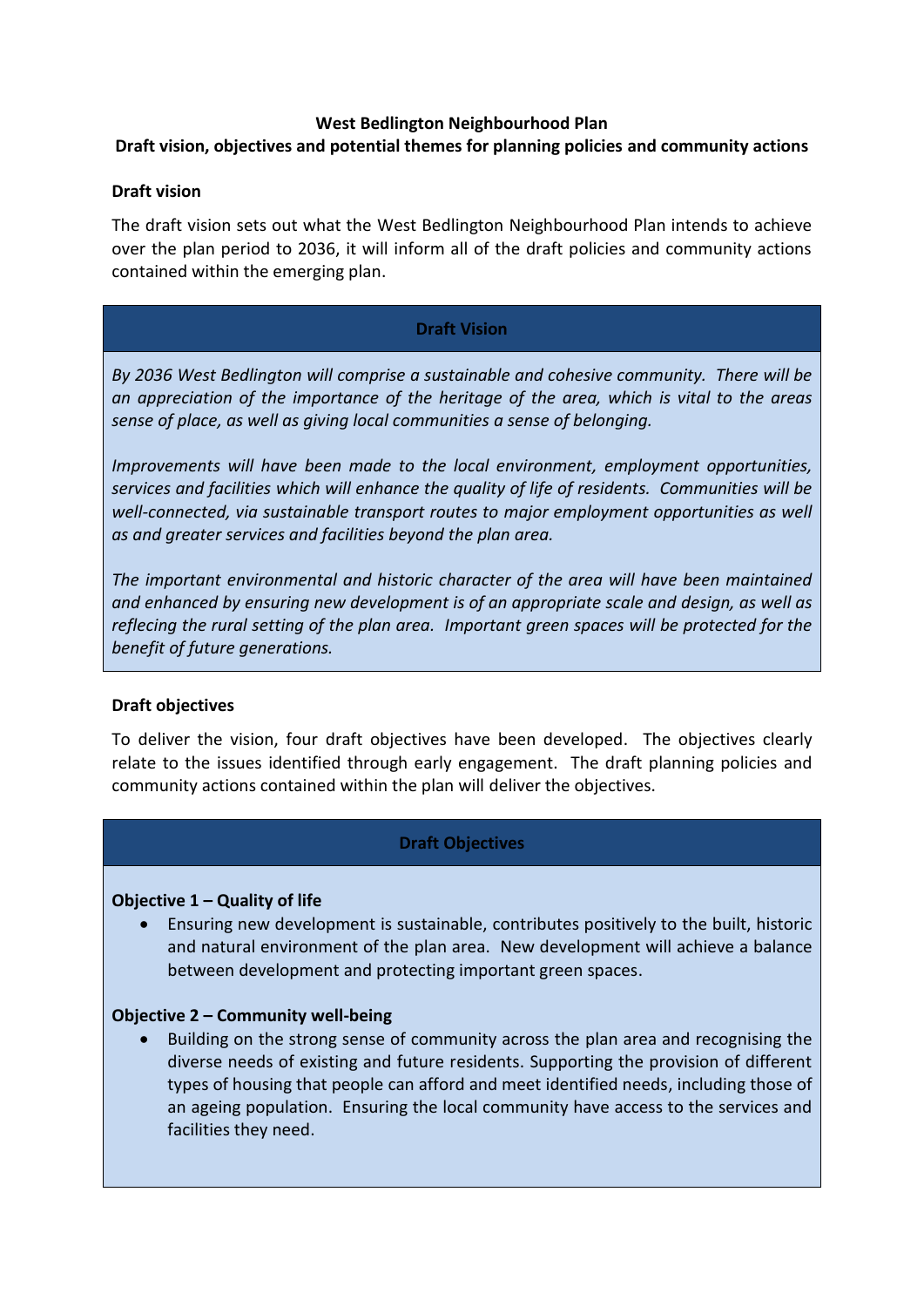## **Objective 3 – Local economy**

Supporting both existing and the creation of new employment opportunities across the plan area, as well as protecting and enhancing the vitality and viability of the town centre.

## **Objective 4 - Accessibility**

• Promoting access to sustainable modes of transport, to connect local communities to the services and facilities which they require. Whilst ensuring the environmental quality of the plan area is protected by effectively managing traffic.

## **Draft Planning Policy Themes**

Draft areas for potential planning policies have been identified under each of the relevant objectives.

## Quality of life

## *Sustainable development:*

- Overarching policy setting out what the presumption in favour of sustainable development means within the plan area;
- Promoting good quality design in new development to ensure new development reflects the character, scale, layout, mass, materials etc of the area;
- Define a settlement boundary to manage the location of new development and identify what development can take place in the open countryside (relationship with Northumberland Local Plan).

### *Natural environment:*

- Protecting/ enhancing green infrastructure assets if they can be mapped;
- Biodiversity protecting/ enhancing;
- Identification of areas of local green space where they meet the tests of national planning policy and guidance;
- Identification of areas of protected open space.

# *Built and historic environment:*

- Listed buildings;
- Conservation Area.

### Community well-being

### *Housing:*

- Identification of housing sites would need to be informed by an assessment of potential sites and understanding of the level of housing need;
- Rural exceptions site policy to identify when development could take place outside the settlement boundary